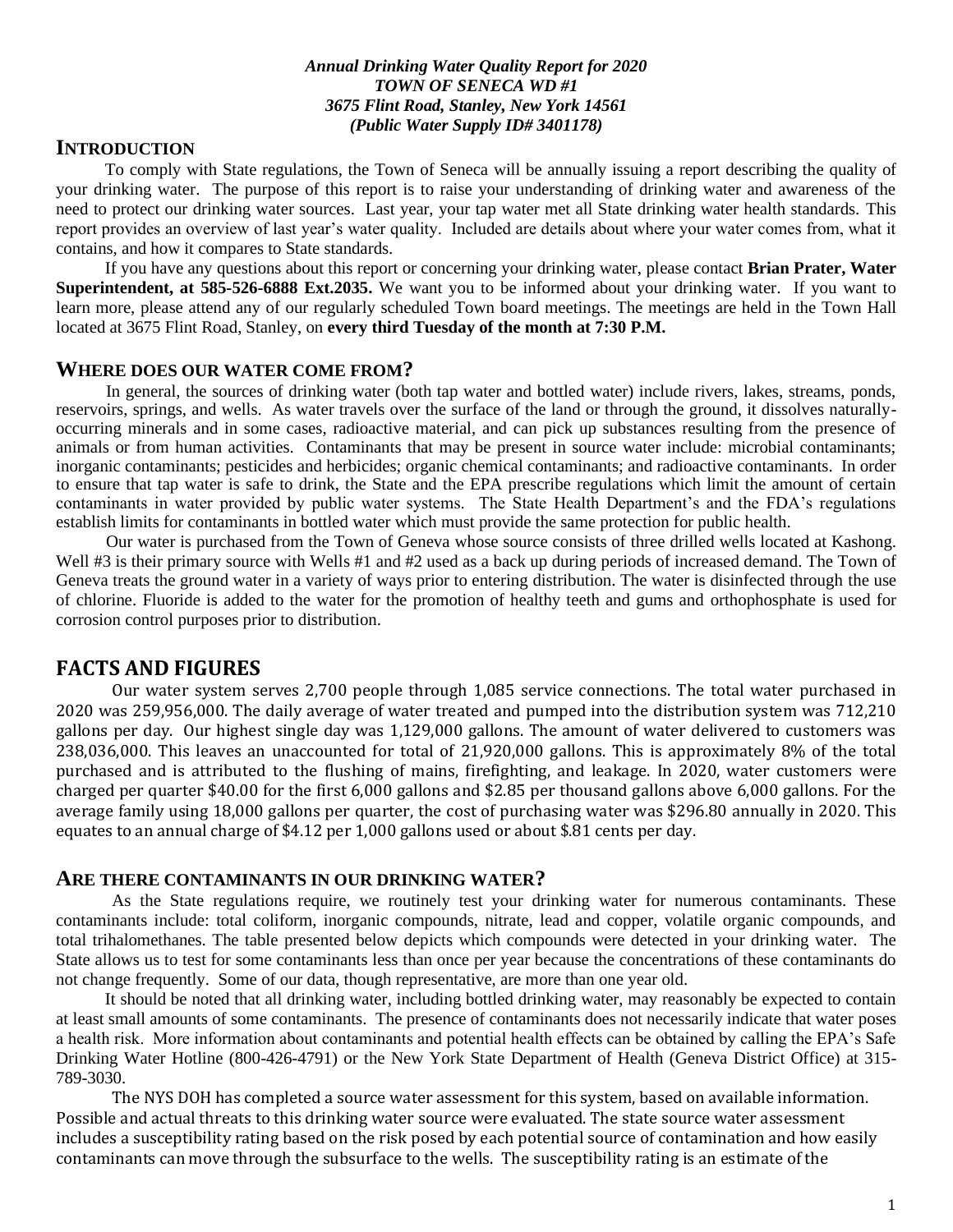potential or contamination of the source water, it does not mean that the water delivered to consumers is, or will become contaminated. See section "Are there contaminants in our drinking water?" for a list of the contaminants that have been detected. The source water assessments provide resource managers with additional information for protecting source waters into the future.

 As mentioned before, our water is derived from 3 drilled wells. The source water assessment has rated these wells as having a medium-high susceptibility to microbials, nitrates, metals, herbicides and pesticides, petroleum products, halogenated solvents, and other industrial contaminants. Susceptibility to enteric viruses was found to be high. These ratings are due primarily to the close proximity of residential development to the wells, and that the wells draw from an unconfined aquifer with high hydraulic conductivity. While nitrates (and other inorganic contaminants) were detected in our water, it should be noted that all drinking water, including bottled drinking water, may be reasonably expected to contain at least small amounts of some contaminants from natural sources. The presence of contaminants does not necessarily indicate that the water poses a health risk. Please note that, while the source water assessment rates our well as being susceptible to microbials, our water is disinfected to ensure that that the finished water delivered into your home meets the New York State drinking water standards for microbial contamination.

 County and state health departments will use this information to direct future source water protection activities. These may include water quality monitoring, resource management, planning, and education programs. A copy of the assessment, including a map of the assessment area, can be obtained by contacting us, as noted below.

| Contaminant                   | Viola-<br>tion? | Date of<br>Sample                                                      | Level<br>Detected<br>(Avg/Max)<br>(Range) | Unit<br>Measure<br>-ment | MCLG             | Regulatory Limit<br>(MCL, TT or AL) | Likely Source of Contamination                                                                                                      |  |  |  |  |  |
|-------------------------------|-----------------|------------------------------------------------------------------------|-------------------------------------------|--------------------------|------------------|-------------------------------------|-------------------------------------------------------------------------------------------------------------------------------------|--|--|--|--|--|
| <b>Inorganic Contaminants</b> |                 |                                                                        |                                           |                          |                  |                                     |                                                                                                                                     |  |  |  |  |  |
| <b>Nitrate</b>                | N <sub>O</sub>  | 8/22/20                                                                | 1.8                                       | Mg/l                     | 10               | $MCL = 10$                          | Runoff from fertilizer use; leaching<br>from septic tanks, sewage; erosion of<br>natural deposits.                                  |  |  |  |  |  |
| <b>Barium</b>                 | N <sub>O</sub>  | 8/11/16                                                                | 0.081                                     | Mg/l                     | 2                | $MCL = 2$                           | Discharge of drilling wastes; discharge<br>from metal refineries; erosion of<br>natural deposits.                                   |  |  |  |  |  |
| <b>Fluoride</b>               | N <sub>O</sub>  | Monthly<br>2020                                                        | 0.8<br>$(0.7 - 1.1)$                      | Mg/l                     | N/A              | $MCL = 2.2$                         | Erosion of natural deposits; water<br>additive which promotes strong teeth;<br>discharge from fertilizer and<br>aluminum factories. |  |  |  |  |  |
| <b>Total Coliform</b>         | N <sub>O</sub>  | Monthly<br>2020                                                        | None                                      | Present/<br>Absent       | $\mathbf{0}$     | $\mathbf{0}$                        | Naturally present in environment.                                                                                                   |  |  |  |  |  |
| Sodium                        | N <sub>O</sub>  | 9/1/2020                                                               | 32.1                                      | Mg/l                     | $\boldsymbol{0}$ | No Designated<br>Limits<br>***      | Naturally occurring, road salt, water<br>softeners and animal waste.                                                                |  |  |  |  |  |
| Copper                        | N <sub>O</sub>  | 8/2018<br>20<br>samples<br>taken 90 <sup>th</sup><br>$%$ was<br>0.893* | $(0.188 -$<br>1.56)                       | Mg/l                     | 1.3              | $AL = 1.3$                          | Corrosion of household plumbing<br>systems; erosion of natural deposits;<br>leaching from wood preservatives.                       |  |  |  |  |  |
| Lead                          | N <sub>0</sub>  | 8/2018<br>20<br>samples<br>taken 90th<br>$%$ was<br>$0.00170*$         | $(0 -$<br>0.0113                          | Mg/l                     | 15               | $AL = 0.015$                        | Corrosion of household plumbing<br>systems; erosion of natural deposits.                                                            |  |  |  |  |  |
| Pfos/Pfoa                     | N <sub>0</sub>  | Oct/Dec                                                                | < 1.8                                     | Ng/l                     | 2                | $Ng/l=10$                           | Released into environment from<br>widespread use commercial and<br>industrial applications.                                         |  |  |  |  |  |

#### **Table of Detected Contaminants**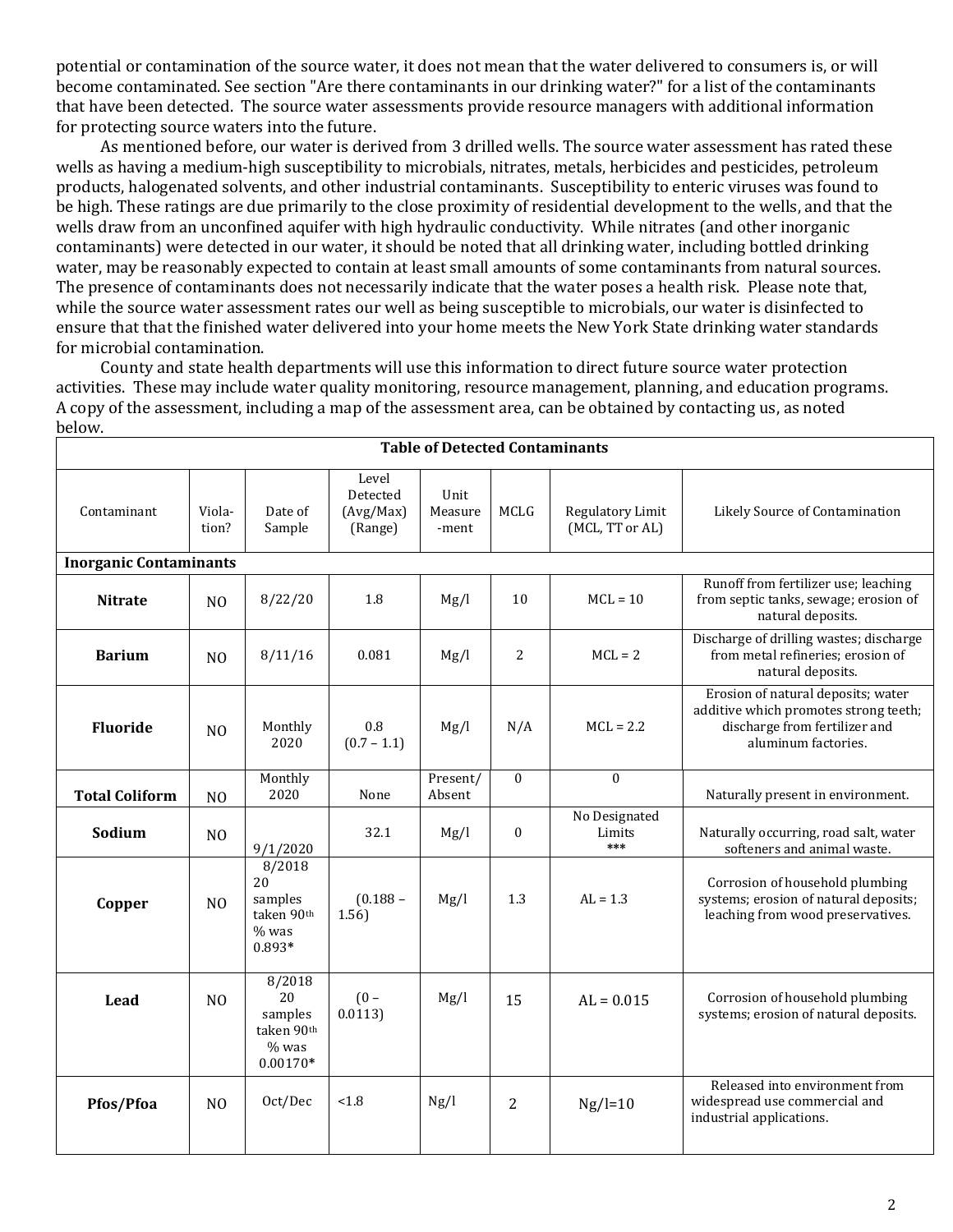| <b>Volatile Organic Contaminants</b> |                |                 |                                 |       |              |                            |                                                                                     |  |  |  |  |
|--------------------------------------|----------------|-----------------|---------------------------------|-------|--------------|----------------------------|-------------------------------------------------------------------------------------|--|--|--|--|
| THM's<br>(trihalomethanes            | N <sub>O</sub> | 2020<br>Stage 2 | $41.6***$<br>$(39.4 -$<br>43.8) | Ug/l  | $\mathbf{0}$ | $MCL = 80$                 | A byproduct of drinking water<br>disinfection, needed to kill harmful<br>organisms. |  |  |  |  |
| HAA5<br>(haloacetic acids)           | N <sub>0</sub> | 2020<br>Stage 2 | $9.0**$<br>$(ND - 9.0)$         | Ug/l  | $\mathbf{0}$ | $MCL = 60$                 | A byproduct of drinking water<br>disinfection, needed to kill harmful<br>organisms. |  |  |  |  |
| <b>Asbestos</b>                      | N <sub>0</sub> | 8/19/20         | N/D                             | Um    | <b>NA</b>    | $MFL > 10$ um in<br>length | Fibers from Asbestos mains.                                                         |  |  |  |  |
| <b>Radiological Contaminants</b>     |                |                 |                                 |       |              |                            |                                                                                     |  |  |  |  |
| <b>Gross Alpha</b>                   | N <sub>0</sub> | 8/31/17         | $1.78 + / -$<br>1.67            | pCi/L | $\Omega$     | $MCL = 15$                 | Erosion of natural deposits.                                                        |  |  |  |  |
| Radium 226                           | N <sub>O</sub> | 8/31/17         | $0.904 +/-$<br>0.474            | pCi/L | $\mathbf{0}$ | $MCL = 5$                  | Erosion of natural deposits.                                                        |  |  |  |  |
| Radium 228                           | N <sub>O</sub> | 8/31/17         | $0.590 +/-$<br>0.352            | pCi/L | $\mathbf{0}$ | $MCL = 5$                  | Erosion of natural deposits.                                                        |  |  |  |  |

**Notes:** \* The level presented represents the 90th percentile of the 20 sites tested. A percentile is a value on a scale of 100 that indicates the percent of a distribution that is equal to or below it. The 90th percentile is equal to or greater than 90% of the copper values detected at your water system. In this case, 20 samples were collected at your water system and the 90th percentile value was 0.00170 mg/l for lead and 0.893 mg/l for copper. The action level for lead and copper was not exceeded at any of the sites tested.

\*\* THM/HAA5 levels represents the highest locational running annual average calculated from data collected.

**\*\*\*** Water containing more than 20 mg/L of sodium should not be used for drinking by people on severely restricted sodium diets. Water containing more than 270 mg/L of sodium should not be used for drinking by people on moderately restricted sodium diets.

#### **Definitions:**

*Maximum Contaminant Level*(MCL): The highest level of a contaminant that is allowed in drinking water. MCLs are set as close to the MCLGs as feasible.

*Maximum Contaminant Level Goal* (MCLG): The level of a contaminant in drinking water below which there is no known or expected risk to health. MCLGs allow for a margin of safety.

*Maximum Residual Disinfectant Level* (MRDL): The highest level of disinfectant allowed in drinking water. There is convincing evidence that addition of disinfectant is necessary for control of microbial contaminants

*Maximum Residual Disinfectant Level Goal* (MRDLG): The level of drinking water disinfectant below which there is no known or expected risk to health. MRDLGs do not reflect the benefits of the use of disinfectants to control microbial contamination.

*Action Level*(AL): The concentration of a contaminant which, if exceeded, triggers treatment or other requirements which a water system must follow.

*Non-Detects* (ND): Laboratory analysis indicates that the constituent is not present.

*Milligrams per liter* (mg/l): Corresponds to one part of liquid in one million parts of liquid (parts per million - ppm). *Micrograms per liter* (ug/l): Corresponds to one part of liquid in one billion parts of liquid (parts per billion - ppb). *Million Fibers per Liter* (MFL): A measure of the presence of asbestos fibers that are longer than 10 micrometers.

*Picocuries per liter (pCi/L)*: picocuries per liter is a measure of radioactivity in water.

# **IS OUR WATER SYSTEM MEETING OTHER RULES THAT GOVERN OPERATIONS?**

Our water system was in compliance with applicable State drinking water operating, monitoring and reporting requirements.

The Town of Seneca is required to monitor your drinking water for specific contaminants on a regular basis. Results of regular monitoring are an indicator of whether or not your drinking water meets health standards.

# **INFORMATION ON FLUORIDE ADDITION**

Our system is one of the many drinking water systems in New York State that provides drinking water with a controlled, low level of fluoride for consumer dental health protection. Fluoride is added to your water by the Town of Geneva before it is delivered to us. According to the United States Centers for Disease Control, fluoride is